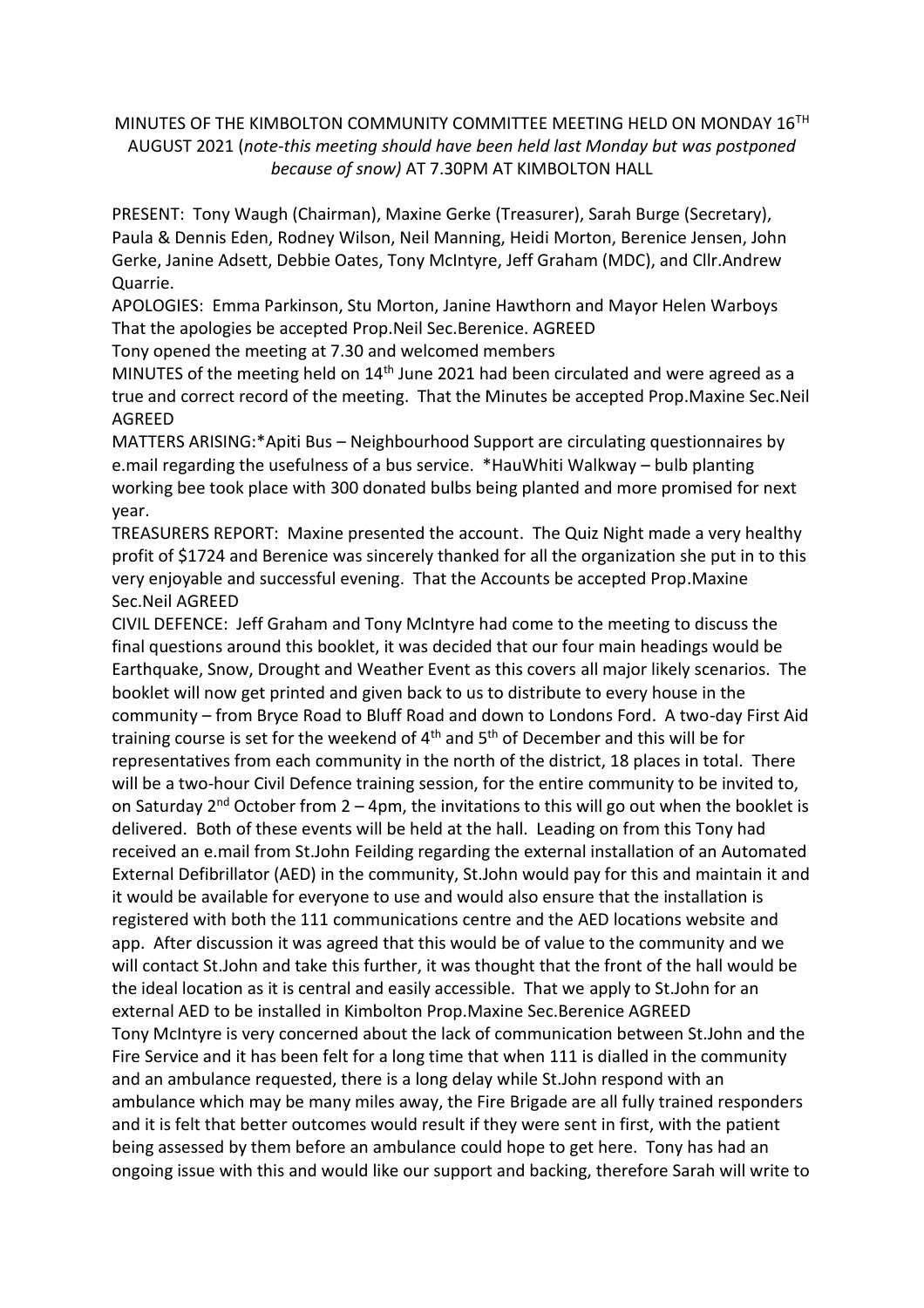St.John on behalf of the Kimbolton community supporting the Fire Brigade and the work that they do for us.

MDC SUBMISSIONS: Henderson Street and London Street: That the Community Committee ask MDC that Henderson Street and London Street road upgrade including sealing be included in the Long Term Development Plan Prop.Neil Sec.Maxine AGREED KIMBOLTON CEMETERY: after a site visit it was decided that the existing entrance is sealed and a driveway sealed through the middle of the cemetery with parking at the back. MDC have looked in to this and are getting a price for this work. Signage and lights are also required when a funeral is taking place to get traffic to slow down and, once the parking is in place, there will be no parking in the road opposite as it is dangerous when crossing. Janine Adsett and the Bellamy/James family are wishing to donate four two-seater bench seats to be placed in the cemetery which will require a concrete base to secure them in place.

HAUWHITI WALKWAY: We looked at examples for the design of the signs. There will be a working bee in the summer to tidy up the area although the sheep had done a good job. Debbie had come to the meeting to express her concern about one of the gum trees in the reserve which looked very unstable – MDC to be asked to come up and have a look at it. Debbie is happy to contribute to the cost and dispose of the wood afterwards. There will be an official opening in the summer months and it was good to see it being so well used already.

COMMUNITY PLAN REVUE: Janine Hawthorn is happy to come up and help us with this, Tony feels we should have it in the summer and involve as many people as possible from the village, perhaps on a Saturday afternoon followed by a barbecue.

REPRESENTATION REVIEW: Neil had put in a submission on this and that is for the statusquo i.e. 5 rural representatives, 5 urban representatives plus 1 Maori. The consultation on this is between 26<sup>th</sup> August and 26<sup>th</sup> September.

SCHOOL PATHWAY LOOKOUT: We have the funds to do this this year, the trees will be trimmed to allow better access to the view and a picnic table and chairs placed there. Tony McIntyre has agreed to carry out the work when he is able to do so.

MDC ANNUAL BUDGET FUNDING: we have until  $3<sup>rd</sup>$  September to apply for funds for any projects we would like to have in Kimbolton so please think of any ideas you may have or any changes you would like to see.

Cllr.Quarrie gave a report from MDC.

GENERAL BUSINESS: \*Our Mayor came to the café for a meeting with the community a couple of weeks ago. \*Maxine has had an enquiry from a wedding party who would like to use the hall as a backup for their planned outdoor wedding – the question was how much would we charge for this as it needs to be agreed before Maxine accepts the booking and for future reference. After discussion it was decided that the full amount of \$150 be charged as, even if the weather was fine and the hall was not in fact used, it could not be let out to anyone else once the booking was in place. That the full amount of hall rental be charged when the hall is booked as a backup venue for weddings. Prop.Maxine Sec.Neil AGREED. \*Maxine is also concerned that the table in the meeting room is showing signs of boro infestation, it was suggested that Rod Harding a local woodworker to contacted to treat this. \*Maxine also feels we should get more people engaged with the Community Committee, a new committee will be needed after the 2022 local council elections. There being no other business the meeting closed at 9.20pm